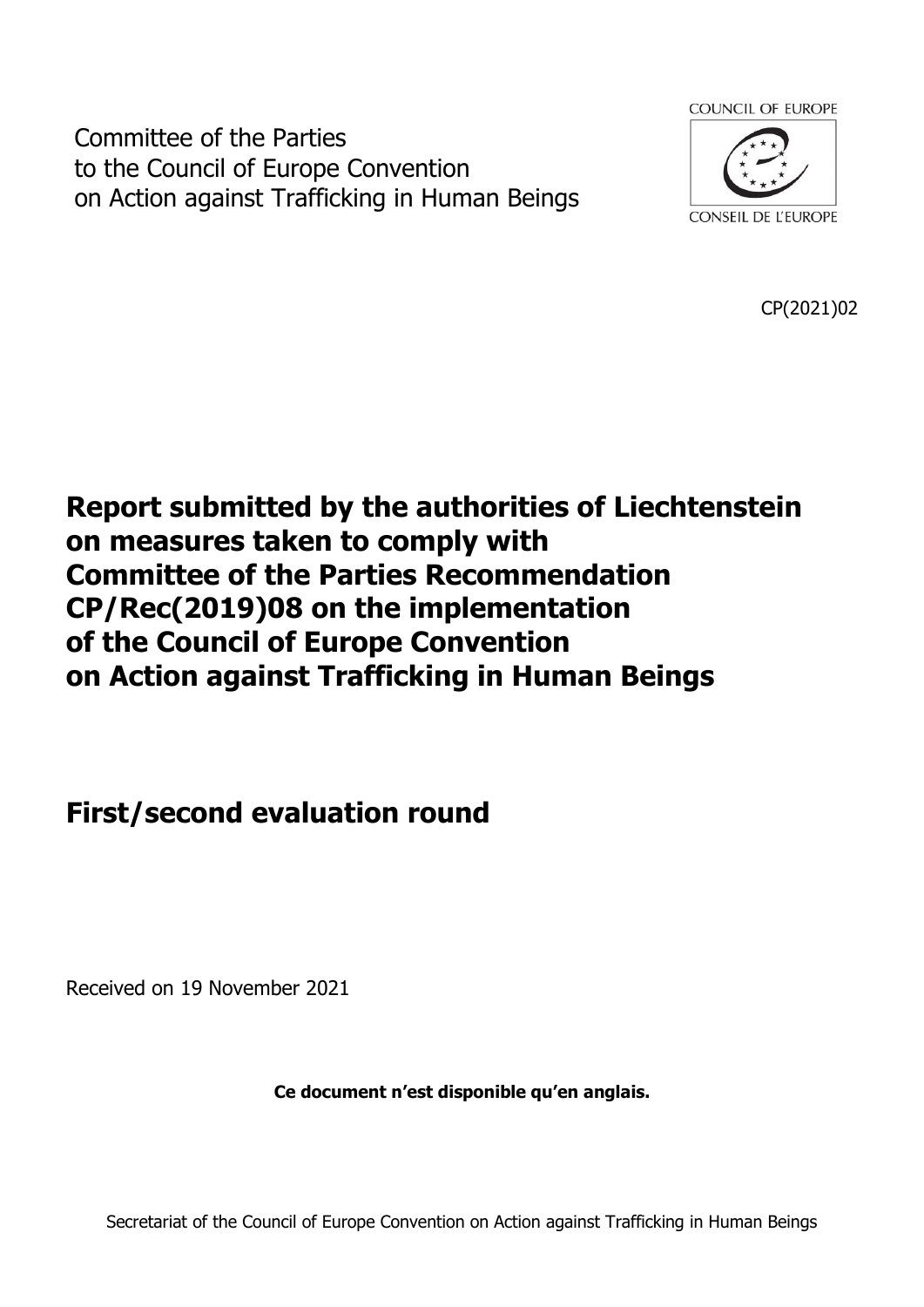**Report of Liechtenstein on Implementation of the Recommendations to Liechtenstein by the Council of Europe's Group of Experts on Action against Trafficking in Human Beings (GRETA)**

## **National Action Plan**

**1. With a view to meeting the obligations under the Convention and adopting a comprehensive approach to the fight against trafficking in human beings (THB), GRETA urges the Liechtenstein authorities to adopt an action plan or other policy document which addresses all aspects of the fight against trafficking in human beings, including prevention and the provision of training to relevant professionals.**

## *Response by Liechtenstein:*

Liechtenstein attaches the utmost importance to meeting its obligations under the Convention and adopting a comprehensive approach to the fight against trafficking in human beings. Liechtenstein favourably and with appreciation takes note of the recommendations by the Group of Experts against Trafficking in Human Beings (GRETA).

Liechtenstein actively advocates within the international community for an efficient fight against trafficking in human beings and supports a wide range of foreign policy initiatives and development projects. Combating modern slavery and human trafficking is a foreign policy priority that Liechtenstein regularly emphasises in its foreign policy publications. Liechtenstein also regularly speaks out on this issue in international bodies, including the Security Council, the UN General Assembly, the Human Rights Council, the Council of Europe, and the Organization for Security and Co-operation in Europe. In 2020, Liechtenstein invested approximately CHF 9 million in projects to promote human rights and the rule of law and to improve working conditions through its International Humanitarian Cooperation and Development, with a view to achieving the 2030 Agenda for Sustainable Development.

Domestically, Liechtenstein gives priority to combating modern slavery and trafficking in human beings. Since 31 March 2009, the National Police has been working with Guidelines against Trafficking in Human Beings. These Guidelines were amended on 4 September 2017 and are based on the Cooperation Mechanisms for Combating Trafficking in Human Beings of the Swiss Coordination Unit against the Trafficking in Persons and the Smuggling of Migrants. In addition, there is a guideline on the procedure in Liechtenstein for apprehending beggars who are minors. The Round Table on Human Trafficking also plays a central coordination role in prevention and training for relevant professionals.

Liechtenstein recognises the utility of action plans in principle and takes a pragmatic position on the development of such plans. Liechtenstein has drawn up guidelines on combating trafficking in human beings. Liechtenstein does not consider it useful to summarise these policy documents, also in light of the limited human resources in the National Administration.

#### **Definition of "trafficking in human beings"**

**2. GRETA urges the Liechtenstein authorities to include slavery, practices similar to slavery and servitude as types of exploitation in the legal definition of trafficking in human beings in Article 104a of the CC.**

## *Response by Liechtenstein:*

It can be assumed that these forms of exploitation are subsumed under "exploitation of labour" as set out in § 104a of the Criminal Code (StGB) and are thus already covered by the law. The provision in § 104a StGB has been adapted from and corresponds to the Austrian Criminal Code. Due to fundamental considerations, Liechtenstein does not plan to deviate from the wording in the Austrian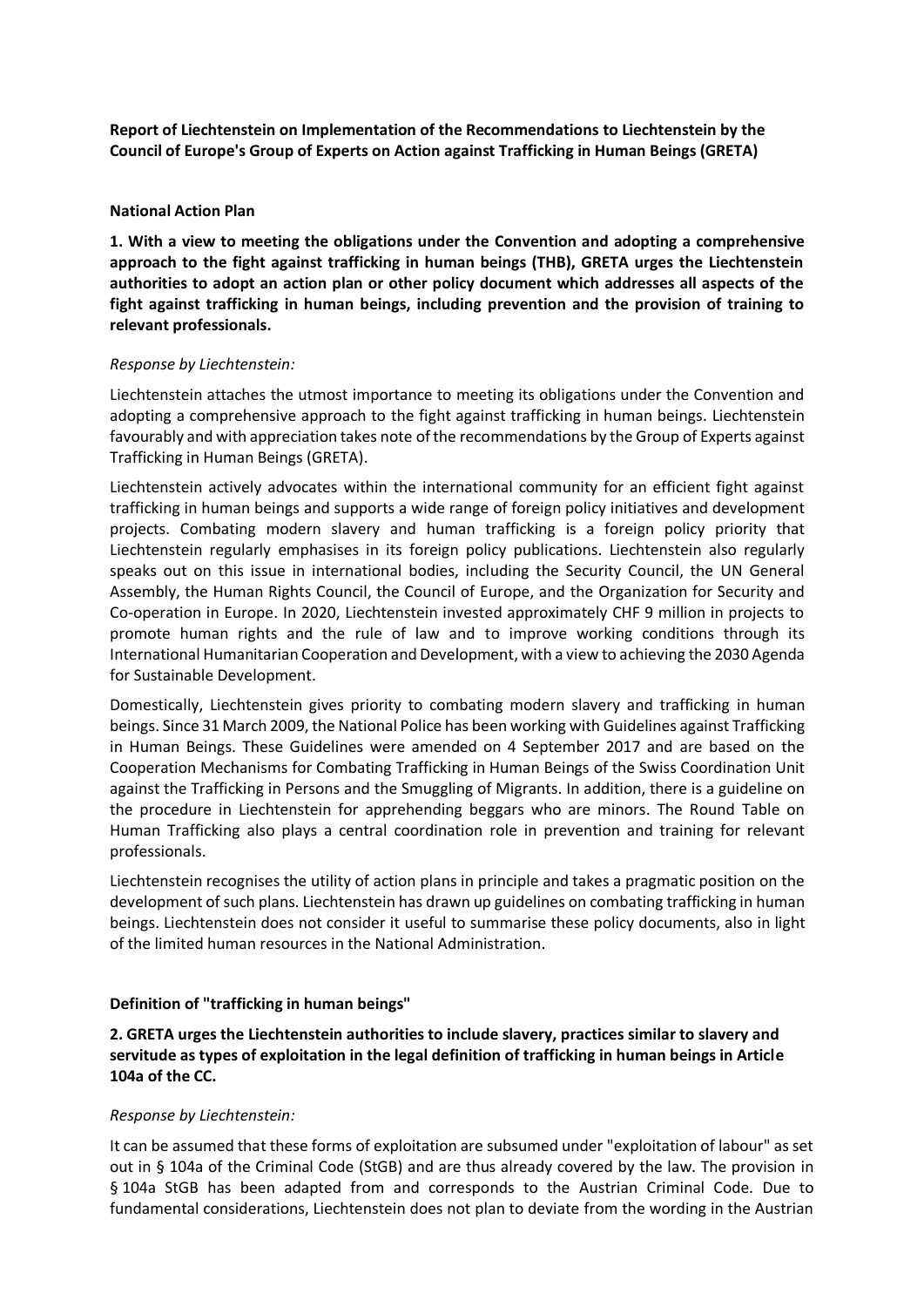original without a compelling reason, given that Austrian case law and literature could then no longer be used for purposes of interpretation. As soon as Austria expressly includes these forms of exploitation in § 104a of its Criminal Code, Liechtenstein will also undertake to implement this amendment.

# **3. GRETA considers that stating explicitly in law the irrelevance of the consent of a victim to the intended exploitation could improve the implementation of anti-trafficking provisions and provide victims with greater confidence in self-reporting to NGOs and public authorities.**

## *Response by Liechtenstein:*

Please refer to the remarks under point 2 above, which apply *mutatis mutandis*.

## **Comprehensive approach and co-ordination**

**4. GRETA considers that the Liechtenstein authorities should take further steps to ensure that national action to combat THB is comprehensive, including by:**

- **involving more stakeholders, such as members of the judiciary, NGOs and other members of civil society in action against THB, including in the work of the Roundtable, and encouraging the conclusion of Memoranda of Understanding with relevant NGOs;**
- **paying increased attention to prevention and protection measures for groups at risk of THB, such as nightclub dancers, agricultural workers under trainee contracts, personal care workers for the elderly and asylum seekers.**

## *Response by Liechtenstein:*

For reasons of data protection and official secrecy, Liechtenstein does not consider it useful to enlarge the Round Table on Human Trafficking. Where the focus is on a specific issue or project, however, it may make sense to invite employees of various non-governmental organisations on an *ad hoc* basis.

With regard to prevention and protection measures for vulnerable groups, especially relating to personal care workers and agricultural trainees, Liechtenstein is considering the establishment of a working group to examine issues of labour and social security law in particular.

## **Training of relevant professionals**

**5. GRETA urges the Liechtenstein authorities to ensure that training on THB (in particular on the definition and indicators of THB, detection of vulnerable individuals and groups, identification, assistance and compensation of victims) is systematically provided to relevant professionals, such as law enforcement officials, prosecutors, judges, labour inspectors, lawyers, asylum officers, social workers, child care professionals, medical and educational staff. NGOs and trade unions should also be involved in such training.**

#### *Response by Liechtenstein:*

The Government and the National Administration are aware of the importance of ongoing training. With regard to training on trafficking in human beings, the Government has mandated the Round Table on Human Trafficking and the Office of Economic Affairs to plan and implement relevant training, especially for labour inspectors. In addition, individual specialists take part in a range of training options, also virtually, and inform their colleagues about the essential contents.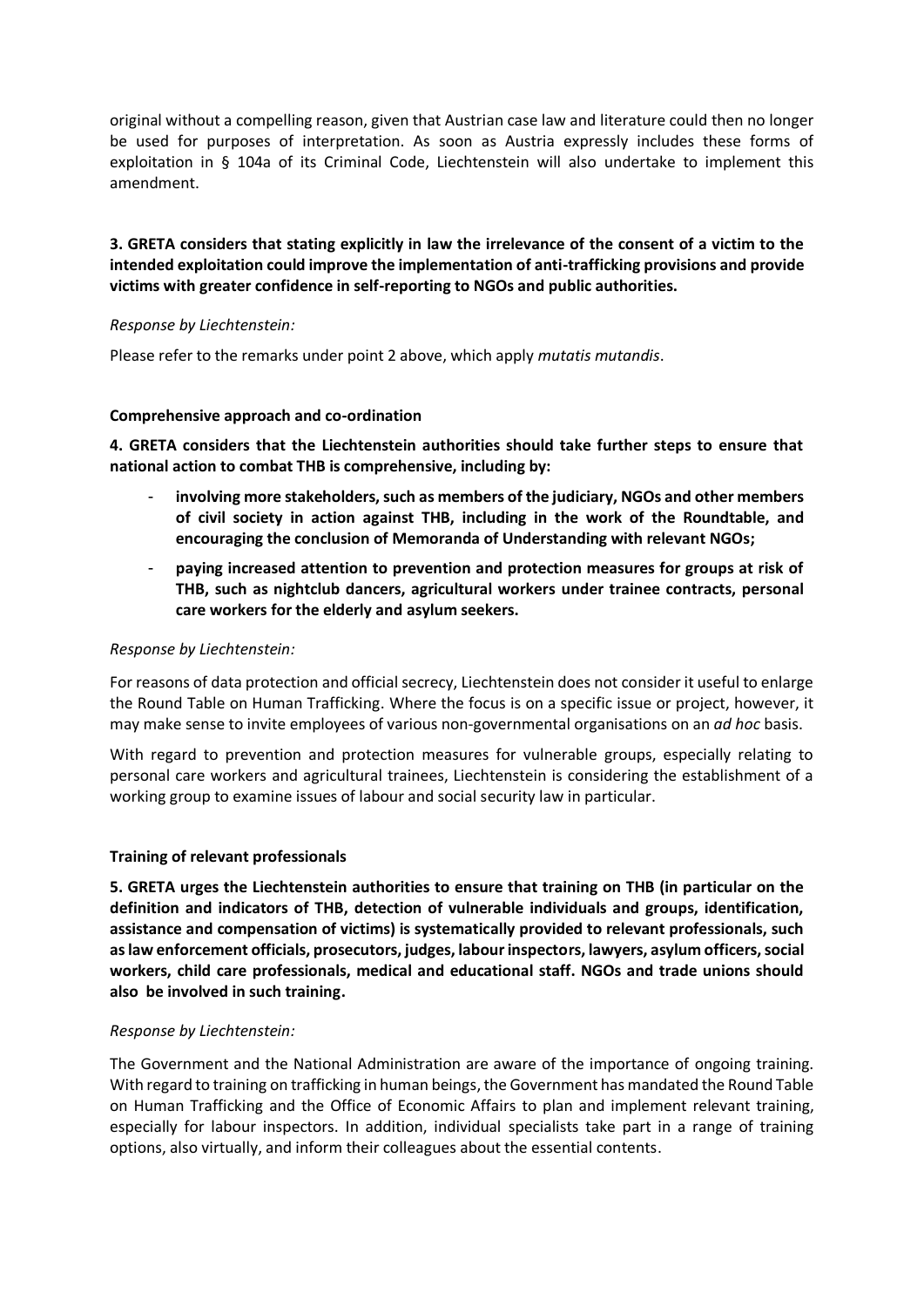## **Data collection and research**

**6. In order to create an evidence base for future policy measures, GRETA urges the Liechtenstein authorities to set up and maintain a comprehensive and coherent statistical system on THB by compiling reliable statistical data from all main actors, including specialised NGOs, on measures to protect and promote the rights of victims as well as on investigations, prosecutions, convictions and compensations in human trafficking cases. This should be accompanied by all the necessary measures to respect the right of data subjects to personal data protection, including when NGOs working with victims of trafficking are asked to provide information for the national database.**

## *Response by Liechtenstein:*

The National Police stores data on all investigations of suspicion of trafficking in human beings. Due to the very low number of cases, current figures are available at all times.

## **7. GRETA considers that the Liechtenstein authorities should conduct and support research related to the phenomenon of THB as an evidence base for future policy measures.**

## *Response by Liechtenstein:*

Liechtenstein attaches great importance to evidence-based policymaking within the international community. Under the name "Liechtenstein Initiative on Finance Against Slavery and Trafficking", Liechtenstein has mandated a renowned financial sector commission on modern slavery and human trafficking, which has developed a blueprint containing concrete measures. This blueprint includes five evidence-based goals and 30 measures that financial institutions, regulatory authorities, and other stakeholders can take to achieve the five goals. For each goal, three areas have been set out that are easy for global financial sector actors to implement and three areas that take longer to implement. Currently, Liechtenstein is working to disseminate the blueprint within the international community and in particular within the global financial sector.

Liechtenstein also supported the elaboration of the first Commentary on the Council of Europe Convention on Action against Trafficking in Human Beings. The Commentary was prepared by the Boltzmann Institute for Human Rights. The aim of the Commentary is to provide an interpretative guide for all articles of the Convention in order to achieve a better understanding of trafficking in human beings and the corresponding human rights obligations of Member States. Through comparative analysis of the reports of the monitoring mechanism (GRETA), case law, and the literature, the terms of the Convention are explained in detail. An abridged version of the Commentary is being produced as a handbook for public service practitioners and civil society. The book is published by the renowned publisher Edward Elgar Publishing.

Liechtenstein has been working with UNDP's anti-corruption programme for many years. Liechtenstein is currently funding the dissemination of a UNDP study to enhance understanding of the links between corruption and modern slavery and to develop policy recommendations. The findings and recommendations from the research project will flow into UNDP's policy and programme work in anti-corruption and human rights.

#### **Measures to raise awareness**

**8. GRETA considers that the Liechtenstein authorities should develop initiatives to raise awareness of THB for different forms of exploitation amongst the general public, groups considered at risk and**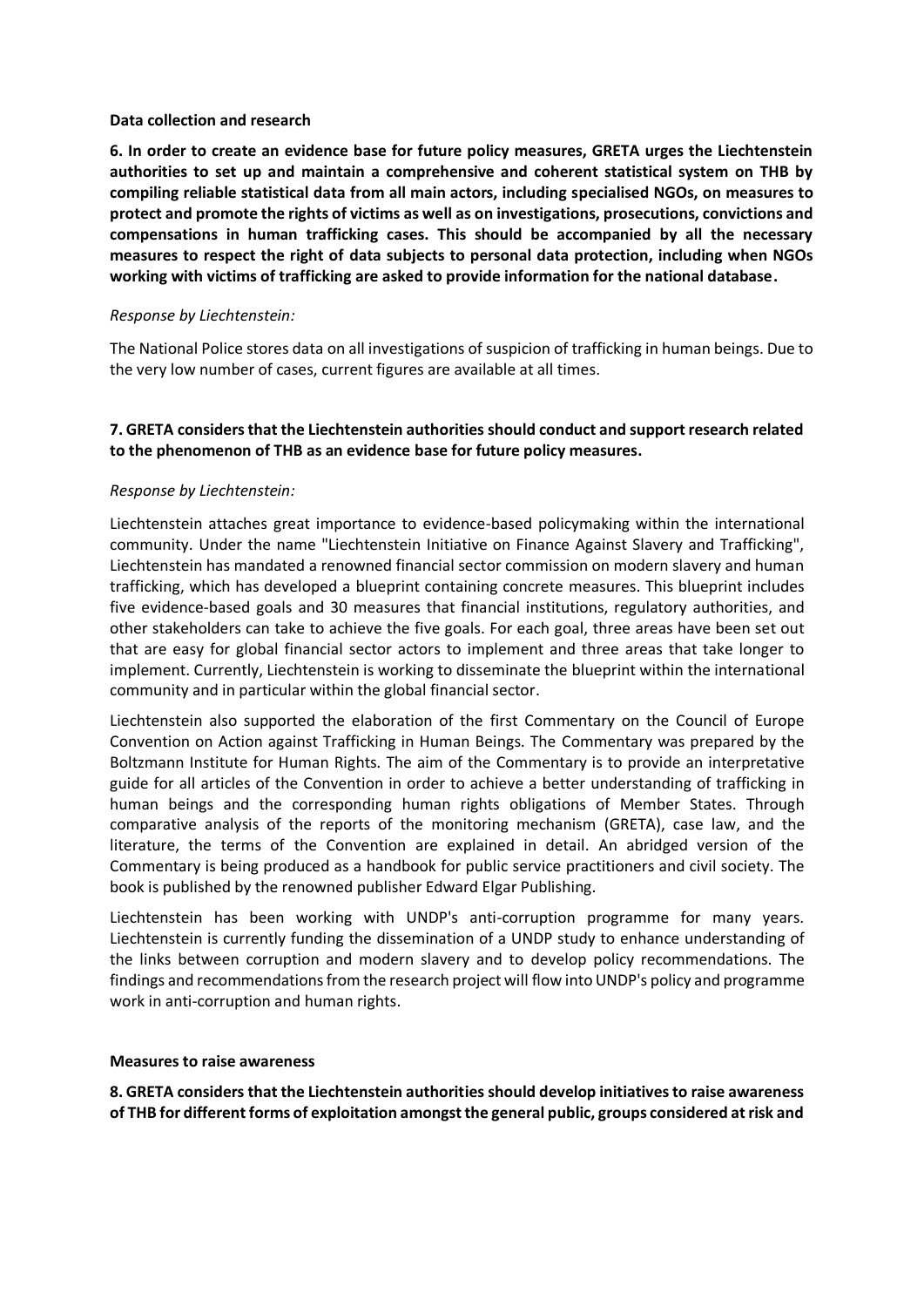**service providers, including the financial sector. Awareness-raising should be accompanied by research and the impact of the measures should be assessed.**

## *Response by Liechtenstein:*

Since the launch of the Liechtenstein Initiative on Finance Against Slavery and Trafficking, Liechtenstein has regularly organised information events for the general public in Liechtenstein and for the global and national financial sector. These events serve to raise awareness of the various forms of exploitation through trafficking in human beings and to publicise the FAST blueprint. Concluding the dissemination phase, a conference to review implementation of the FAST blueprint was held in Liechtenstein on 18 and 19 October 2021. This conference brought together all relevant actors involved in implementation of the blueprint to discuss the progress and its further development. As part of this conference, Foreign Minister Dominique Hasler presented Liechtenstein's foreign policy work on FAST to the public. More than 110 people attended the event in person, underscoring the great interest in FAST also within Liechtenstein. [Media coverage](https://www.fastinitiative.org/get-involved/press/) was also very extensive and positive. Funding for the project has been secured for the next three years, with a focus on further dissemination of the blueprint. The work on implementing the blueprint will be expanded, especially in Latin America and Africa.

The Victims Assistance Office regularly informs a wide range of professional groups about the services and activities available through victims assistance. This also includes information on trafficking in human beings. Such events have been offered for over 10 years to the following professional groups: physiotherapists, nurses, doctors, court trainees, future lawyers, judges, public prosecutors, associations, etc.

## **Measures to prevent labour exploitation (Article 5)**

**9. GRETA urges the Liechtenstein authorities to take additional measures to prevent trafficking for the purpose of labour exploitation, in particular by:**

- **training labour inspectors on detecting THB for the purpose of labour exploitation and the rights of victims;**
- **using interpreters during labour inspections of places of work at which foreigners with insufficient command of German or other languages spoken by the labour inspectors work;**
- **paying particular attention to at-risk groups, such as persons employed to provide personal care for the elderly, and foreign agricultural workers employed on trainee contracts, based on which employers rather than the workers apply for residence permits for the latter, with the potential risk of abuse this procedure entails;**
- **review the regulatory systems concerning domestic and personal care workers and ensure that inspections can take place in private households with a view to preventing abuse and detecting cases of human trafficking;**
- working closely with the private sector, in line with the Guiding Principles on **Business and Human Rights.**

## *Response by Liechtenstein:*

Please refer to the remarks under points 4 and 5. Moreover, labour inspectors spend an extensive amount of time in Liechtenstein companies, so that they are better able to recognise labour exploitation thanks to sensitisation.

Liechtenstein does not consider it useful to use interpreters during labour inspections in general. Over the past 18 years, labour inspectors have always been able to converse with the workers in question,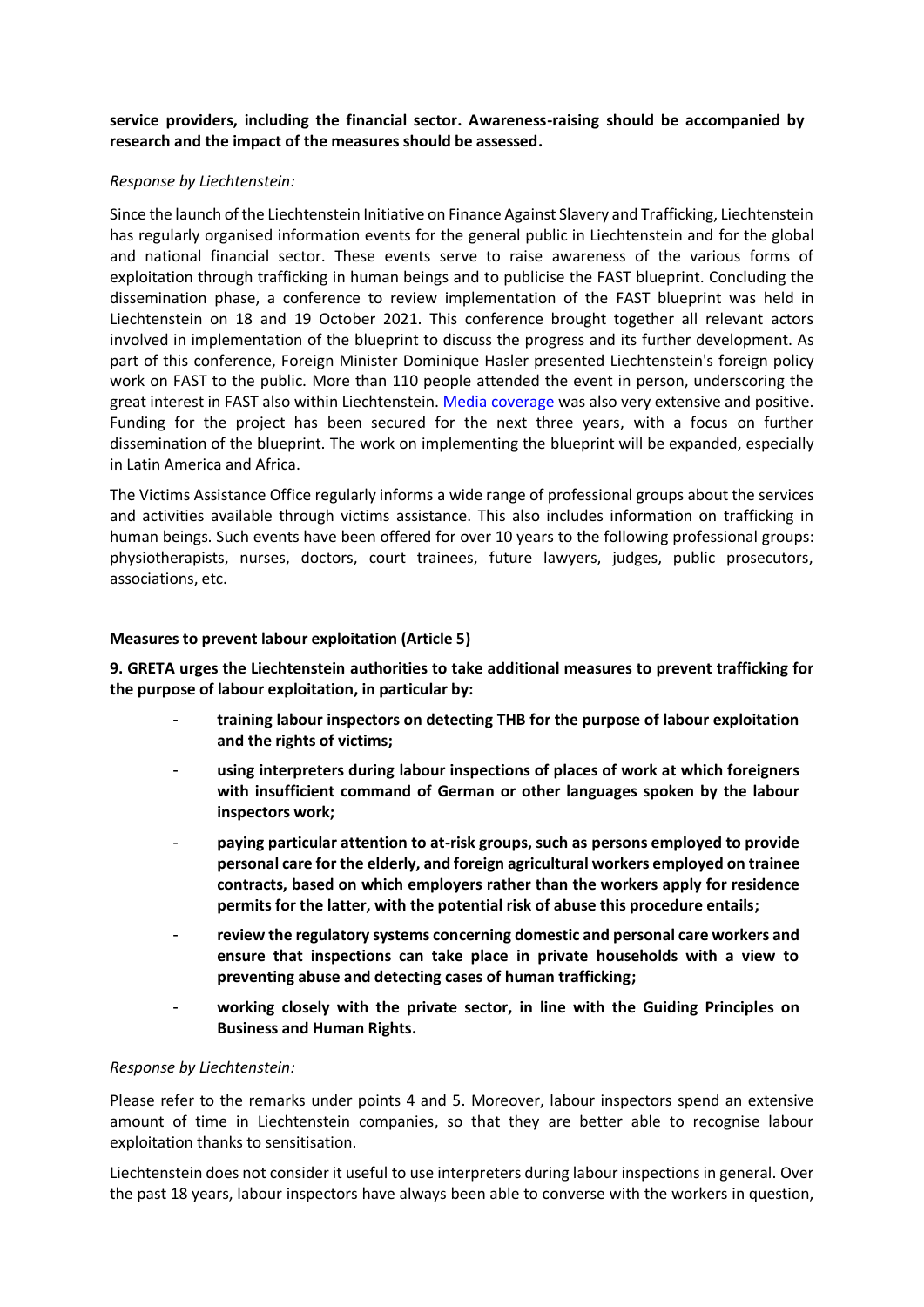either in German, English, or French. Where specific cases of suspicion arise and communication is otherwise not possible, interpreters are called in as a next step according to a defined procedure.

With regard to the recommendations concerning risk groups (personal care workers, agricultural trainees), please refer to the remarks under point 4. According to the contract between Liechtenstein and the Swiss Advisory Centre for Accident Prevention in Agriculture (BUL) and agriss, agricultural operations are inspected by these two organisations. The inspections are carried out analogously to those in Switzerland.

The call for working closely with the private sector in line with the Guiding Principles on Business and Human Rights is implemented by Liechtenstein through the Liechtenstein Initiative on Finance Against Slavery and Trafficking. Two goals of the blueprint of measures expressly take up the elements and approaches of the UN Guiding Principles. In Goal 2, "Knowing and showing risks", the blueprint describes it as problematic that market participants can undertake transactions and investments in businesses that are linked to modern slavery and trafficking. For this reason, the blueprint offers two practical tools to actors in the global financial sector: the Risk Mapping Starter Workflow and the Connection Diagnostic Tool. The former helps financial actors to identify risks in the context of their business activities and business relationships. The latter helps actors to better understand the nature of their links to such harmful practices. Under Goal 4, "Providing and enabling effective remedy", access to adequate and effective complaints mechanisms for victims of modern slavery and trafficking is addressed. The blueprint identifies ways in which global financial sector actors can create effective complaints mechanisms or work together with existing complaints mechanisms when their business activities cause modern slavery and trafficking or when they contribute to such harmful practices.

# **Measures to prevent trafficking in children (Article 5)**

**10. GRETA considers that the Liechtenstein authorities should take additional measures to prevent trafficking in children, in particular by:**

- **raising public awareness about the risks and manifestations of child trafficking;**
- **sensitising and training child professionals about THB, how to prevent it and how to report possible cases to the competent authorities;**
- **promoting online safety of children and alerting relevant actors of the risks of trafficking in children committed via the Internet.**

## *Response by Liechtenstein:*

Please refer to the remarks under point 5. In Liechtenstein, the Office of Social Services and the Expert Group against Sexual Abuse are responsible within their own spheres of competence for coordination between the authorities and various partners. The Expert Group against Sexual Abuse plays a key role in this regard. The tasks of the Expert Group include launching initiatives relating to the sexual abuse of children and young people; networking the authorities, institutions, and specialists handling sexual abuse; monitoring the counselling activities of the Child Protection Centre of the Institute for Social Services in the Austrian state of Vorarlberg, which provides counselling on behalf of the Principality of Liechtenstein for persons from Liechtenstein; sensitisation and public outreach; reviewing the legal provisions and official regulations; and initiating implementation of the country-specific requirements of the Lanzarote Convention.

The legal mandate of the Ombudsperson for Children and Young People includes the operation of a contact and complaints office generally accessible to children, young people, and also adults; monitoring of implementation of the UN Convention on the Rights of the Child, and public outreach. The Ombudsperson also coordinates the Liechtenstein Children's Lobby networking group, which is made up of representatives of institutions active in the field of children and young people. Also noteworthy is the association "kinderschutz.li", which had its origins in a parents' association and is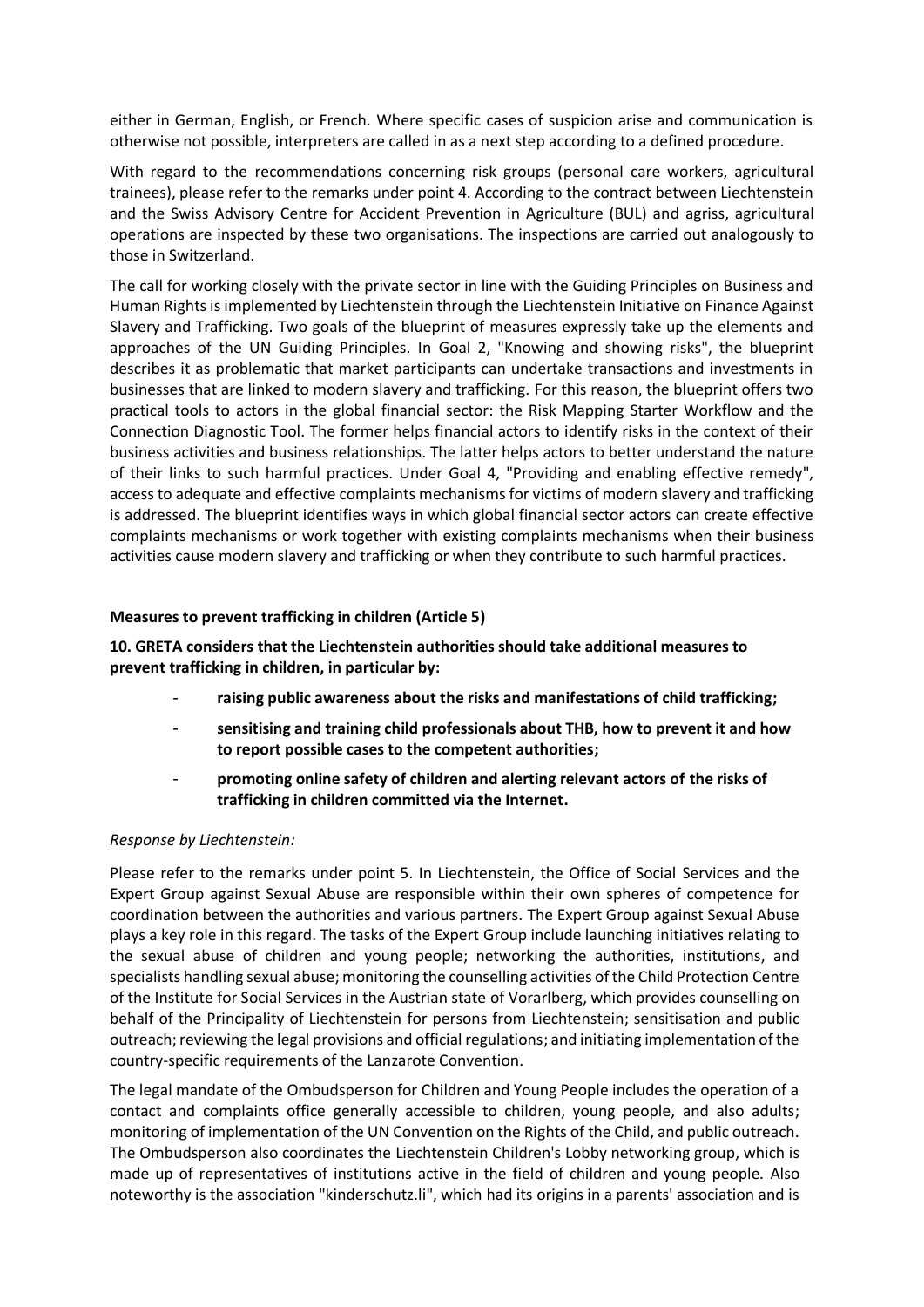dedicated to the prevention of violence, bullying, and abuse. In cooperation with specialists, it offers workshops for children, parents, and teachers.

The current Liechtenstein curriculum includes a Media and Information Technology module. The curriculum specifies that children and young people must learn to use modern information and communication technologies in a competent and responsible way. It is considered to be a key task of education to discuss the use of media before and outside school as a resource and field of experience and to lead the pupils towards deeper reflection on these experiences and skills. An understanding of the underlying technologies and IT concepts is not only a prerequisite for this engagement, but also enables pupils to understand and shape future developments. This supports children and young people on their path towards mature and responsible interaction with media.

In connection with the exploitation of children, please also note the guidelines developed by the Round Table on Human Trafficking on the procedure in Liechtenstein for apprehending beggars who are minors. In addition, the Round Table on Human Trafficking is in contact with the ACT212 Counselling and Training Center against Human Trafficking and Sexual Exploitation, the national reporting office in Switzerland.

## **Measures to discourage demand (Article 6)**

## **11. GRETA considers that the Liechtenstein authorities should make efforts to discourage demand for the services of trafficked persons, in partnership with the private sector and civil society.**

## *Response by Liechtenstein:*

With the creation of the Liechtenstein Initiative on Finance Against Slavery and Trafficking as a publicprivate partnership, Liechtenstein is making an important contribution to raising awareness and providing expertise, helping to reduce the demand for services from victims of trafficking. Especially in light of the Covid-19 pandemic and the increased virtual exploitation of victims of trafficking, the detection of harmful money flows is more relevant than ever. It is a top priority for Liechtenstein to contribute in the form of a public-private partnership to the fight against trafficking in human beings. In this way, Liechtenstein ensures that the Liechtenstein private sector as well as the philanthropic sector can contribute their expertise to the fight against trafficking.

With regard to the recommendations concerning risk groups (personal care workers, agricultural trainees), please refer to the remarks under point 4.

## **Measures to prevent trafficking in human beings for the purpose of organ removal (Article 5)**

# **12. GRETA encourages the Liechtenstein authorities to sign and ratify the Council of Europe Convention against Trafficking in Human Organs as this would contribute to the prevention of trafficking for the purpose of organ removal.**

#### *Response by Liechtenstein:*

The Government is considering possible signature and ratification of the Council of Europe Convention against Trafficking in Human Organs.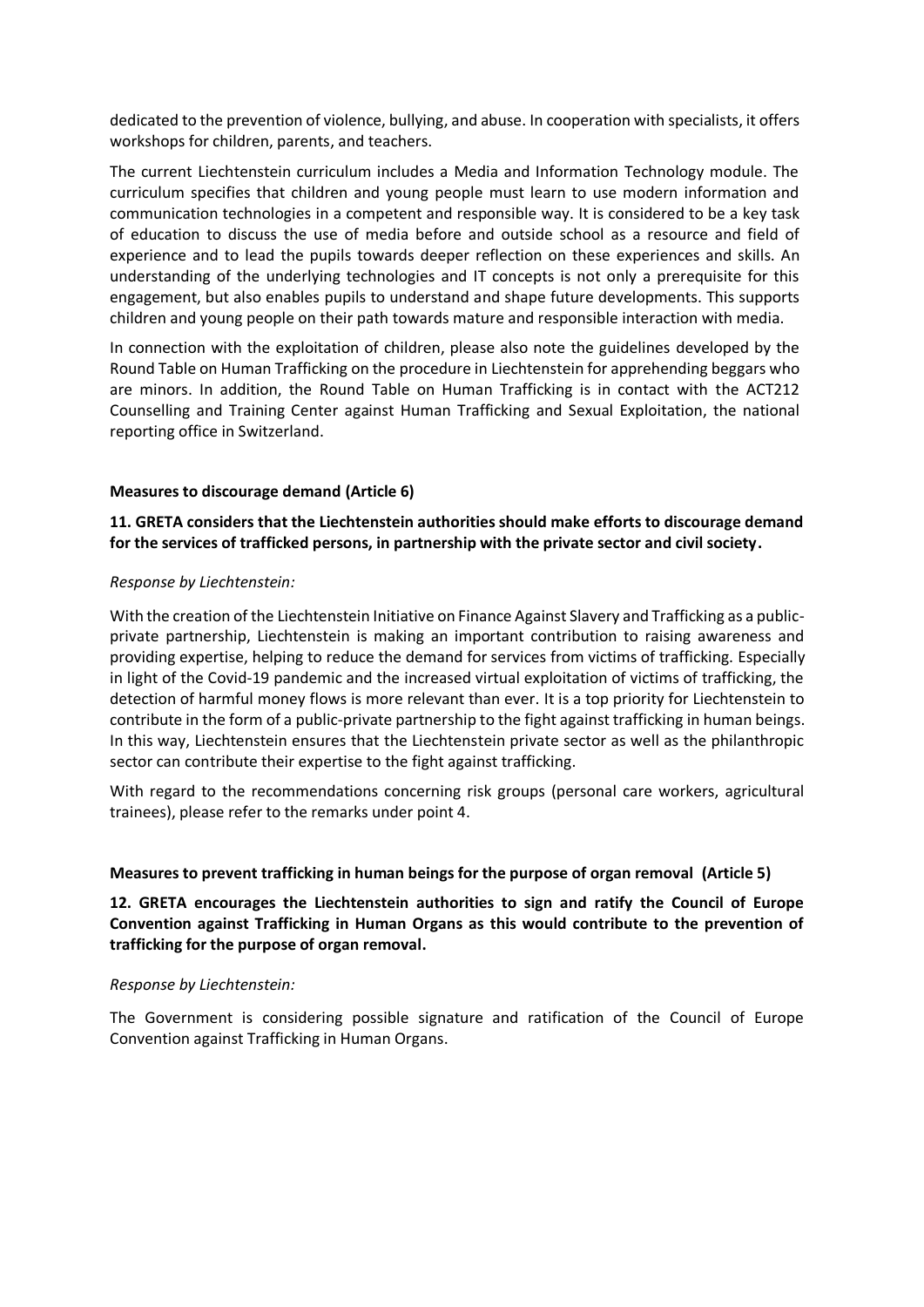**Identification of victims of trafficking in human beings (Article 10)**

**13. GRETA urges the Liechtenstein authorities to take further steps to ensure that all victims of trafficking are identified as such and can benefit from the assistance and protection measures contained in the Convention, in particular by:** 

- **disconnecting the formal identification of victims of THB from the criminal investigation and the presumed victim's co-operation in it;**
- **promoting multi-agency involvement in the identification of victims of trafficking by giving a formal role in the identification process to frontline actors such as NGOs, labour inspectors, social workers, health-care staff and other bodies which may come into contact with victims of trafficking;**
- increasing efforts to proactively identify victims of THB for the purpose of labour **exploitation, in particular in at-risk sectors, such as entertainment, agriculture, and the provision of personal care for the elderly, by involving labour inspectors and trade unions;**
- **providing sufficient human resources for the asylum reception centre, as well as training to staff to enable the identification of presumed victims of THB among asylum seekers.**

## *Response by Liechtenstein:*

Please refer to the remarks under point 4 as well as to the Guidelines against Trafficking in Human Beings, which were updated on 4 September 2017 and are based on the Cooperation Mechanisms for Combating Trafficking in Human Beings of the Swiss Coordination Unit against the Trafficking in Persons and the Smuggling of Migrants (KSMM). The authorities and offices involved, in particular the National Police, the Migration and Passport Office, and the Office of the Public Prosecutor are sensitised to trafficking in human beings. The KSMM checklist is used to identify victims.

With regard to the recommendations concerning risk groups (personal care workers, agricultural trainees), please refer to the remarks under point 4. With regard to human resources for the asylum reception centre, the reception centre has sufficient human resources and an annual budget for continuing training. It is the responsibility of Liechtenstein Refugee Assistance to ensure a proper focus when continuing training is selected. With regard to training, the Round Table on Human Trafficking is in contact with the ACT212 Counselling and Training Center against Human Trafficking and Sexual Exploitation, the national reporting office in Switzerland, and training in this regard is envisaged.

## **Assistance to victims (Article 12)**

**14. GRETA urges the Liechtenstein authorities to ensure that all victims of THB under Liechtenstein jurisdiction, including asylum seekers and persons exploited abroad but identified in Liechtenstein, benefit from assistance measures in accordance with Article 12, Paragraph 1, of the Convention.**

## *Response by Liechtenstein:*

Asylum seekers in Liechtenstein are covered by the same provisions of the Liechtenstein justice system as all other persons residing in Liechtenstein. The Victims Assistance Office arranges therapeutic support and can cover costs on a subsidiary basis, also in regard to legal aid provided as emergency assistance.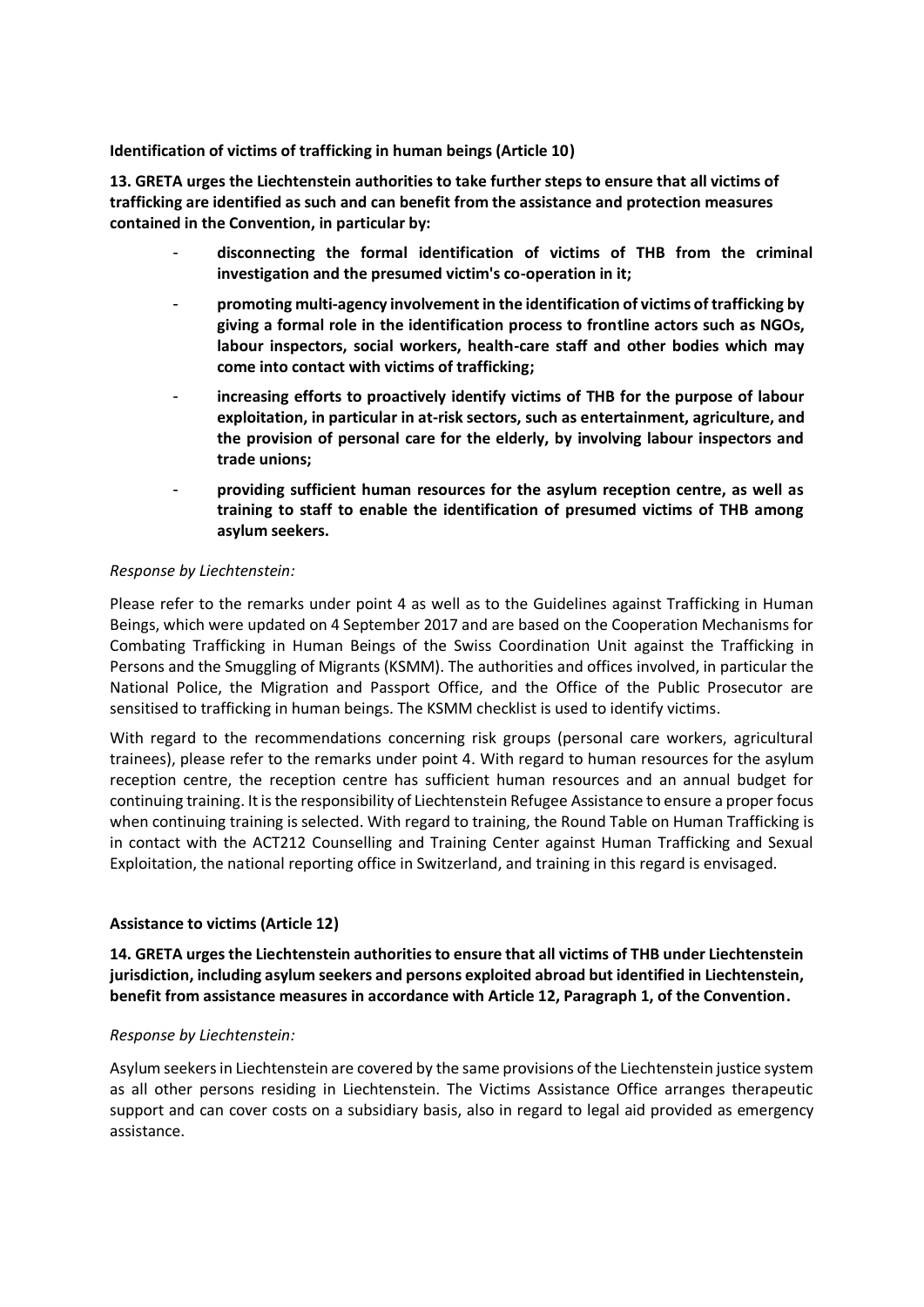# **15. GRETA considers that the Liechtenstein authorities should ensure that adequate financial and human resources are made available in Liechtenstein to enable all presumed and identified victims of THB to benefit from the assistance measures provided for under Article 12 of the Convention.**

# *Response by Liechtenstein:*

The Victims Assistance Office arranges for assistance around the clock in response to the most urgent needs arising from the criminal offence. It also provides assistance until the health condition of the affected person has stabilised and until the other consequences of the offence have been eliminated or compensated for to the extent possible. If a victim does not receive compensation from the perpetrator or from third parties, the possibility is available for the victim to receive compensation from the State for the material and non-material damage suffered. As a matter of comprehensive protection of victims, compensation for non-material damage expresses the community's recognition of the victim's difficult situation and, in particular, takes into account the interests of victims of sexual offences, who in many cases suffer hardly any material damage, but usually serious non-material damage. Unlike the compensation of pecuniary damages, non-material damages do not depend on the victim's income. Please also refer to the remarks under point 14 above.

Human resources at the Victims Assistance Office are reviewed according to the workload and are increased as needed. For specific tasks, the Victims Assistance Office can call on other assistance institutions or arrange for consultation with specialists. From Liechtenstein's perspective, the overall financial and human resources available are adequate and sufficient.

# **Identification and assistance of child victims of trafficking (Articles 10 and 12)**

**16. GRETA invites the Liechtenstein authorities to review the age assessment procedures, ensuring that the best interests of the child are effectively protected, and taking into account the Convention on the Rights of the Child and General Comment No. 6 of the Committee on the Rights of the Child.**

## *Response by Liechtenstein:*

The age assessment procedures used so far in Liechtenstein are sufficient. Cases of doubt are rare. In such cases, the persons concerned have all turned out to be older than originally stated, with the intention of circumventing the Dublin procedure.

**17. GRETA urges the Liechtenstein authorities to take steps to improve the identification of child victims of trafficking and their referral to dedicated assistance services, in particular by:**

- **developing a procedure for identifying children, based on co-operation between relevant institutions, which takes account of the situation and specific needs of child victims of trafficking, with input from child protection specialists and a focus on the best interests of the child as the prime consideration;**
- **providing capacity-building to stakeholders (police, NGOs, child protection authorities, Migration and Passport Office, social workers) as well as guidance for the identification of child victims of THB for different purposes, including the exploitation of begging and exploitation of criminal activities.**

## *Response by Liechtenstein:*

Please refer in general to the procedure in Liechtenstein for apprehending beggars who are minors. If there is a suspicion of trafficking in children, the Victims Assistance Office must inform the Office of Social Services, and the relevant specialised offices will be consulted. The entire procedure always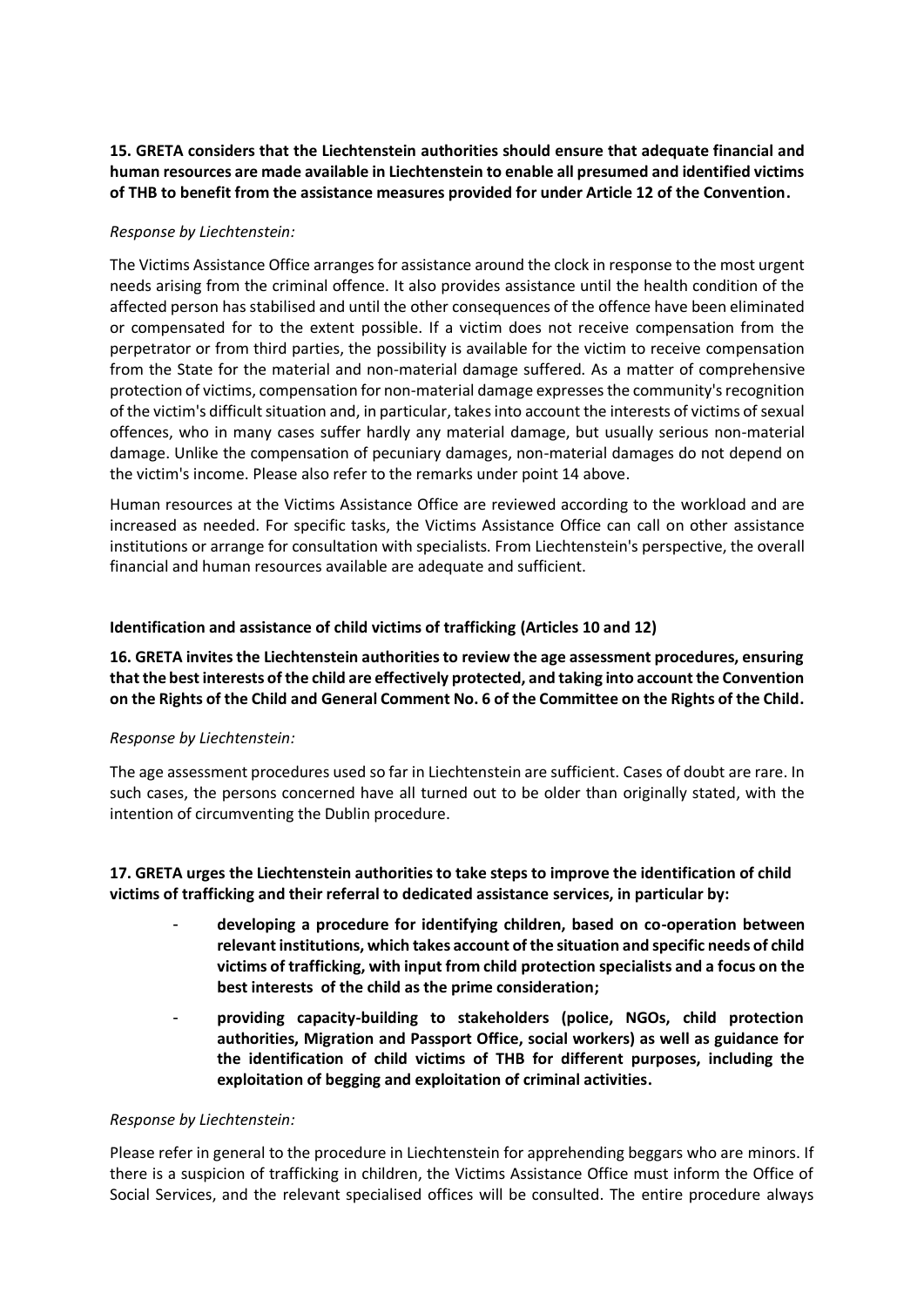centres the best interests of the child. This is also laid down as a fundamental principle in the Children and Youth Act (LGBl. 2009 No. 29), in which Article 3(e) stipulates that the best interests of children and young people are given priority in all measures.

# **Recovery and reflection period (Article 13)**

**18. Noting that domestic law must be brought into compliance with international obligations, GRETA urges the Liechtenstein authorities to provide in internal law a recovery and reflection period and to ensure, in compliance with Article 13 of the Convention, that all possible foreign victims of trafficking are offered such a period and all the measures of protection and assistance envisaged in Article 12, paragraphs 1 and 2, of the Convention during this period.**

# *Response by Liechtenstein:*

Please refer to the remarks under point 2. Moreover, the reflection period is already provided for in the Guidelines elaborated by the Round Table on Human Trafficking and approved by the Government. Under these Guidelines, the Migration and Passport Office – in consultation with the National Police – as a rule establishes a reflection period of 30 days. During this period, no enforcement action under immigration law is taken. Where appropriate, the Migration and Passport Office issues a written confirmation that the stay in Liechtenstein is lawful. During this stabilisation period, the victim is looked after by the Swiss non-governmental organisation FIZ and Victims Assistance.

# **Residence permits (Article 14)**

**19. GRETA considers that the Liechtenstein authorities should make full use of the legal possibilities to grant residence permits to victims of THB and ensure that they are systematically informed of these possibilities. Officials of the Migration and Passport Office should be given clear guidance in this respect.**

# *Response by Liechtenstein:*

Under the Guidelines against Trafficking in Human Beings, the Migration and Passport Office can grant a temporary short-term residence permit as provided for by law. For this purpose, the National Police or the prosecution authority must inform the Migration and Passport Office how long the presence of the victim is expected to be necessary for the criminal investigation and judicial proceedings.

## **Compensation and legal redress (Article 15)**

**20. GRETA considers that the Liechtenstein authorities should adopt measures to facilitate and guarantee access to compensation for victims of trafficking, and in particular to:**

- **ensure that victims of trafficking are systematically informed, at an early stage, in a language that they can understand, of the right to seek compensation from the perpetrator and the procedures to be followed;**
- enable victims of trafficking to exercise their right to compensation by ensuring **their effective access to legal aid and by including the issue of victim compensation**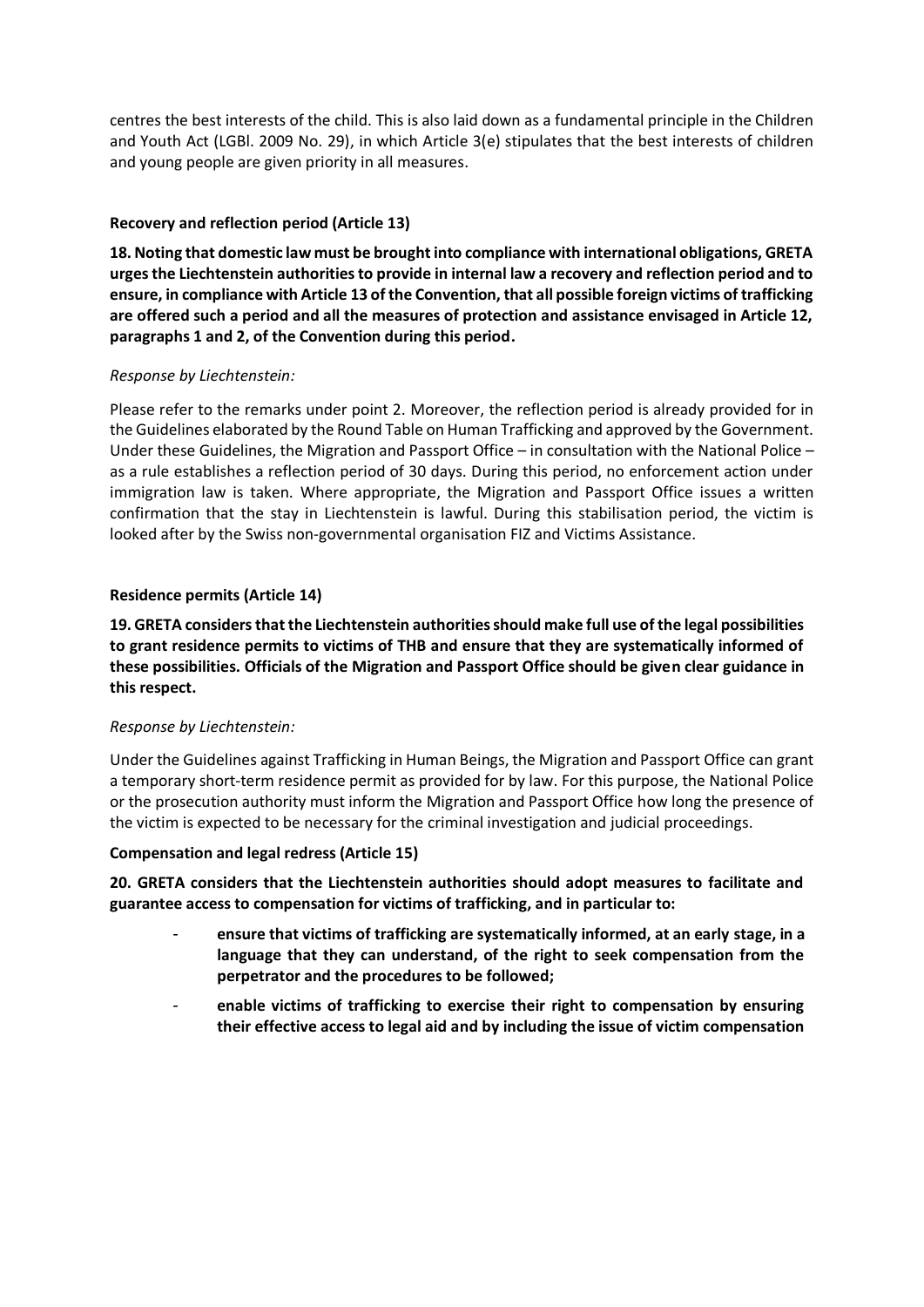**in training programmes for lawyers, law enforcement officials, prosecution and the judiciary;**

- **ensure that victims are informed of the possibility to apply for State compensation, when compensation by the perpetrator is not possible, and are effectively enabled to receive it.**

## *Response by Liechtenstein:*

The Victims Assistance Office informs all victims about the possibility of compensation. The application form is available on the website of the Victims Assistance Office. Further information can be obtained from lawyers or from the Victims Assistance Office. An interpreter is provided as necessary. In the case of police questioning, victims are automatically informed under Article 8 of the Victims Assistance Act (OHG). In addition, an information sheet from the Victims Assistance Office is provided.

# **Repatriation and return of victims (Article 16)**

# **21. GRETA considers that the Liechtenstein authorities should:**

- **ensure that the return of victims of trafficking is conducted with due regard for their rights, safety and dignity. In the case of children, no return should be carried out before a thorough assessment of the child's best interest has been carried out and arrangements made for the necessary support measures upon arrival in the receiving country;**
- **develop international co-operation in order to ensure proper risk assessment, including as regards the risk of re-victimisation through re-trafficking, safe return, and effective reintegration of victims of THB;**
- **ensure compliance with the non-refoulement obligation under Article 40, paragraph 4, of the Convention;**
- **as regards victims of THB among asylum seekers, apply the 2006 UNHCR's Guidelines on the application of the Refugees Convention to trafficked people and their possible entitlement to asylum when deciding upon applications for asylum of persons who are at risk of being re-trafficked or otherwise persecuted should they be obliged to return to their State of origin or residence.**

## *Response by Liechtenstein:*

Liechtenstein does not have the resources or expertise to carry out a risk assessment for the wide range of countries concerned. Accordingly, the country and return experts of the Swiss State

Secretariat for Migration (SEM) or, where appropriate, the Swiss embassy responsible for the country are contacted in order to clarify the local situation and carry out any necessary assessments.

# **Substantive criminal law (Articles 18, 23, 24 and 25)**

**22. GRETA invites the Liechtenstein authorities to adopt legislative measures to criminalise the use of services with the knowledge that the person is a victim of THB, regardless of the form of exploitation, as stipulated by Article 19 of the Convention.**

## *Response by Liechtenstein:*

The use of services with the knowledge that the person is a victim of trafficking is not criminalised under Liechtenstein law. With regard to amendments to the Criminal Code (StGB), please refer to the remarks under point 2.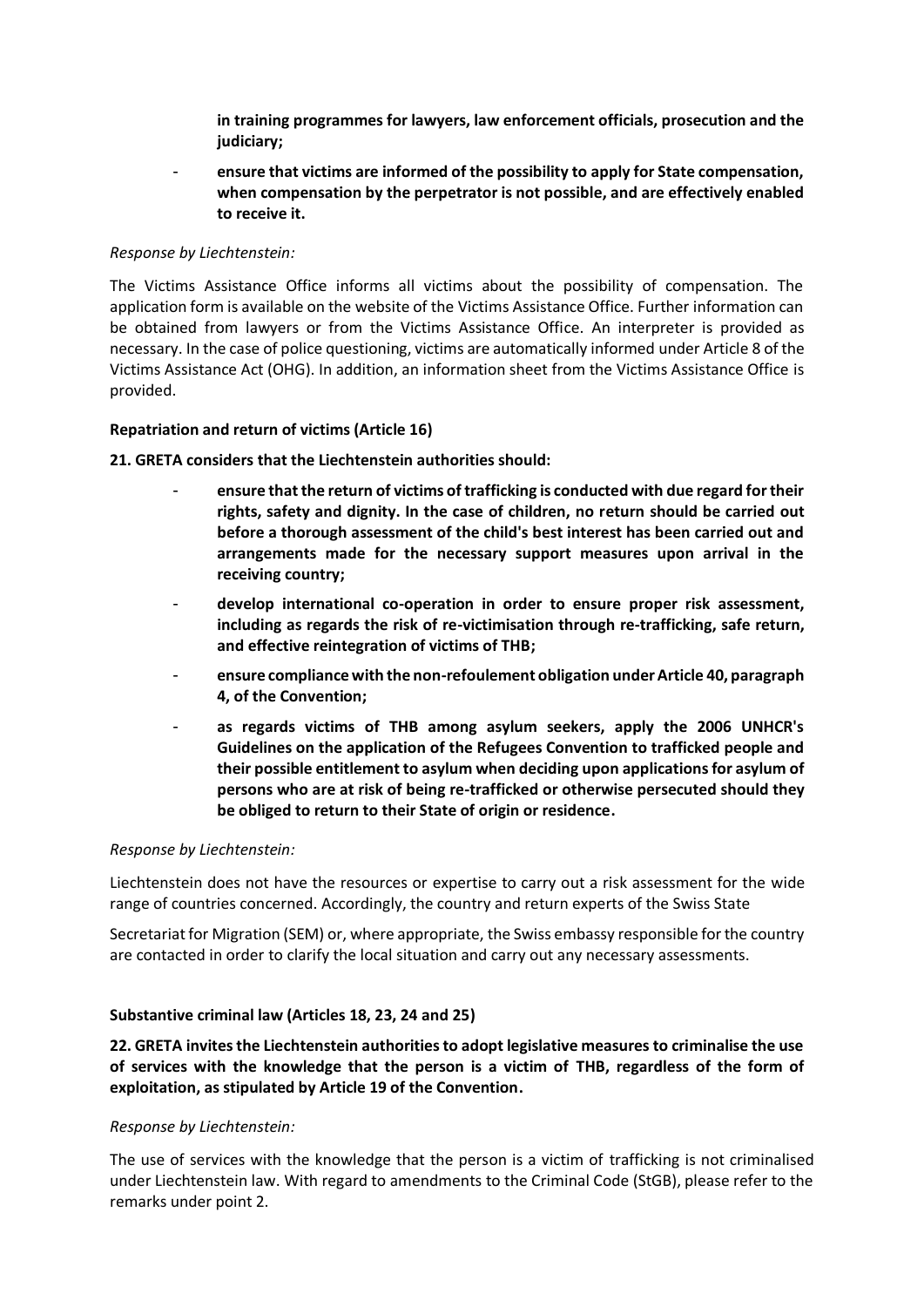# **Corporate liability (Article 22)**

# **23. GRETA invites the Liechtenstein authorities to ensure that any offences related to THB committed by legal persons, including financial institutions, are effectively investigated and prosecuted.**

## *Response by Liechtenstein:*

The liability of legal persons is already provided for under § 74 of the Criminal Code (StGB).

# **Non-punishment of victims of trafficking in human beings (Article 26)**

**24. GRETA urges the Liechtenstein authorities to ensure compliance with Article 26 of the Convention through the adoption of a provision on the non-punishment of victims of trafficking for their involvement in unlawful activities, to the extent that they were compelled to do so, and/or by developing relevant guidance. Public prosecutors should be encouraged to be proactive in establishing whether an accused person is a potential victim of trafficking. While the identification procedure is ongoing, potential victims of trafficking should not be punished for immigrationrelated offences.** 

## *Response by Liechtenstein:*

Given that Liechtenstein criminal law is based on the principle of personal culpability, a person can be punished only if they act culpably, which would not be the case under coercion. Under criminal law, a victim of trafficking who commits a punishable act to avert an immediately imminent, substantial disadvantage from themself or another person is exculpated if the damage threatened by the act is not disproportionately more severe than the disadvantage the act is meant to avert, and if a person in the victim of trafficking's situation who is committed to the legally protected values could not be expected to behave differently.

Please also refer to the remarks under point 2. The Office of the Public Prosecutor is also aware of the issue and makes use of the legally available possibilities to waive prosecution.

## **Investigation, prosecution and procedural law (Articles 1, 27 and 29)**

**25. GRETA considers that the Liechtenstein authorities should take further steps to ensure that THB offences for all types of exploitation are proactively investigated and promptly prosecuted, leading to proportionate and dissuasive sanctions, by:**

- **providing further training to police officers and prosecutors to investigate and prosecute cases of THB, including through co-operation with other relevant actors and countries;**
- **making use of special investigation techniques in suspected cases of THB with a view to ensuring that evidence is obtained at as early a stage of the investigation as possible;**
- **systematically carrying out financial investigations in human trafficking cases with a view to seizing and confiscating criminal assets and in this context ensuring that bank secrecy rules are not an impediment.**

## *Response by Liechtenstein:*

With regard to further training, please refer to the remarks under point 5. Moreover, police cooperation complies with the provisions of the Convention. The Victims Assistance Office and the